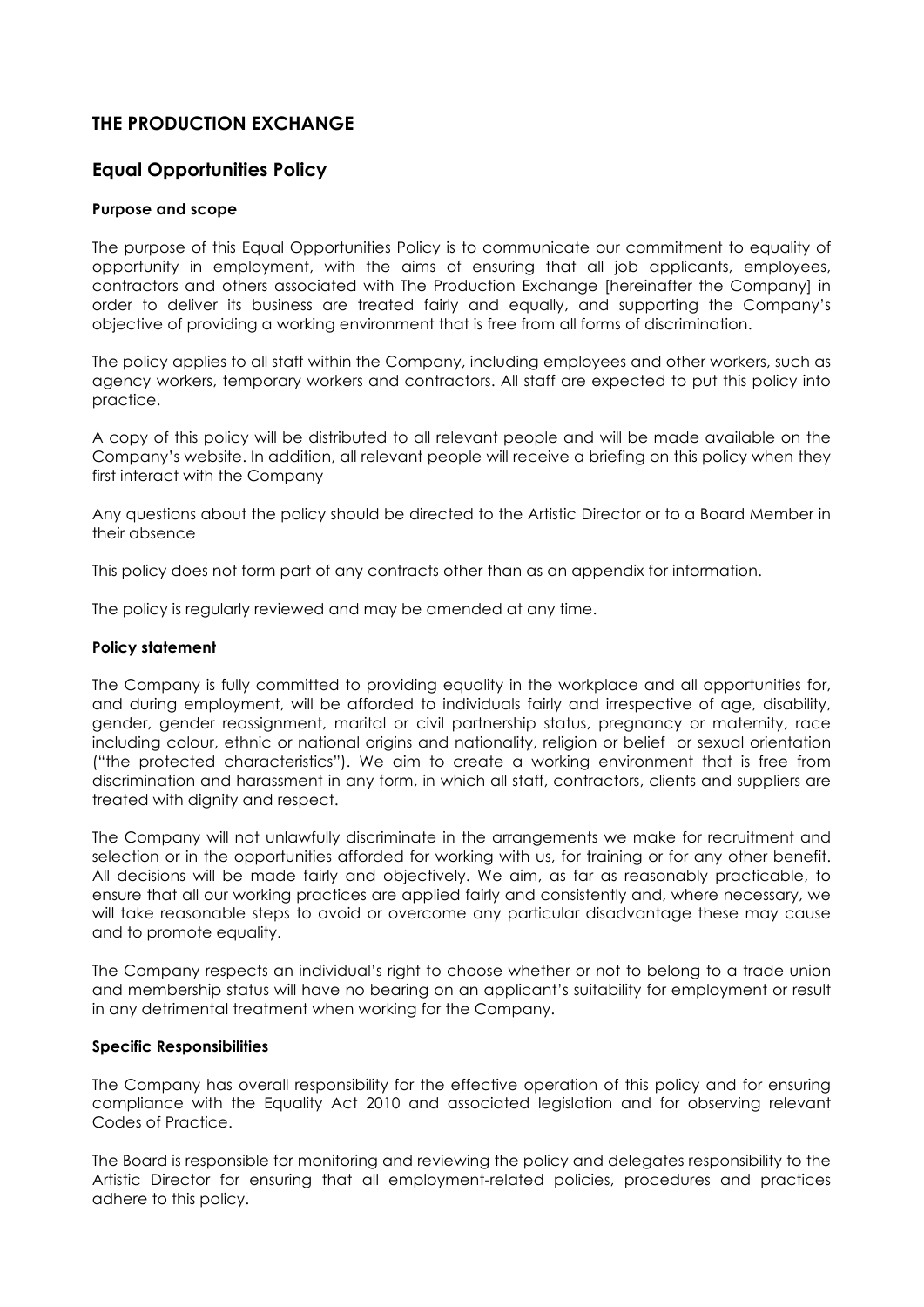All staff and contractors have a responsibility not to discriminate or harass other staff, contractors, clients/customers and suppliers and to report any such behaviour of which they become aware to the Artistic Director**.**

Project leaders are responsible for implementing the Equal Opportunities Policy and must apply the policy as part of their day-to-day management of the Company's projects. All Project Leaders will receive specific training in this policy if requested.

#### **Forms of discrimination**

The following are forms of discrimination that this policy aims to avoid:

*Direct Discrimination* occurs when a person is treated less favourably because of a protected characteristic that they either have or are thought to have. Direct discrimination can also occur by way of association, which is when a person is treated less favourably because, for example, their spouse or partner or other relative has the protected characteristic.

*Indirect Discrimination* occurs when a provision, criterion or practice is applied equally to everyone, but has a disproportionately adverse effect on people who share a particular protected characteristic. A person with the protected characteristic who is disadvantaged in that way has the right to complain.

To be justified the provision, criterion, or practice must be necessary for legitimate business reasons in circumstances where less discriminatory alternatives are not reasonably available.

*Victimisation* occurs where someone is treated unfavourably because they have raised a complaint under this policy or taken legal action, in relation to any alleged act of unlawful discrimination, against the Company or because they have supported someone else in doing this.

*Harassment* is unwanted conduct that violates an individual's dignity or creates an intimidating, hostile, degrading, humiliating or offensive environment. Harassment can take many different forms and may involve inappropriate actions, behaviour, comments, emails or physical contact that causes offence or are objectionable.

Harassment may involve a single incident or persistent behaviour that extends over a period of time and can occur even if someone did not mean to cause offence. It also means that a person can be subjected to harassment by behaviour that is not aimed at them directly but which they nonetheless find unpleasant.

Harassment is always unacceptable and where it relates to a protected characteristic it will amount to an unlawful act of discrimination.

*Discrimination arising from Disability* - In addition to the above, it is unlawful to treat a person unfavourably because of something that is the result, effect or outcome of their disability, unless the treatment is necessary and can be objectively justified. Furthermore, employers have a duty to make reasonable adjustments to ensure that disabled applicants, employees or other workers are not substantially disadvantaged.

## **Creating equal opportunities in the workplace**

There are a number of ways in which the Company aims to ensure equal opportunities in the workplace, including:

## **Recruitment and selection**

Recruitment and selection procedures will be free from bias or discrimination. Recruitment procedures will be conducted objectively and will be based upon specific and reasonable job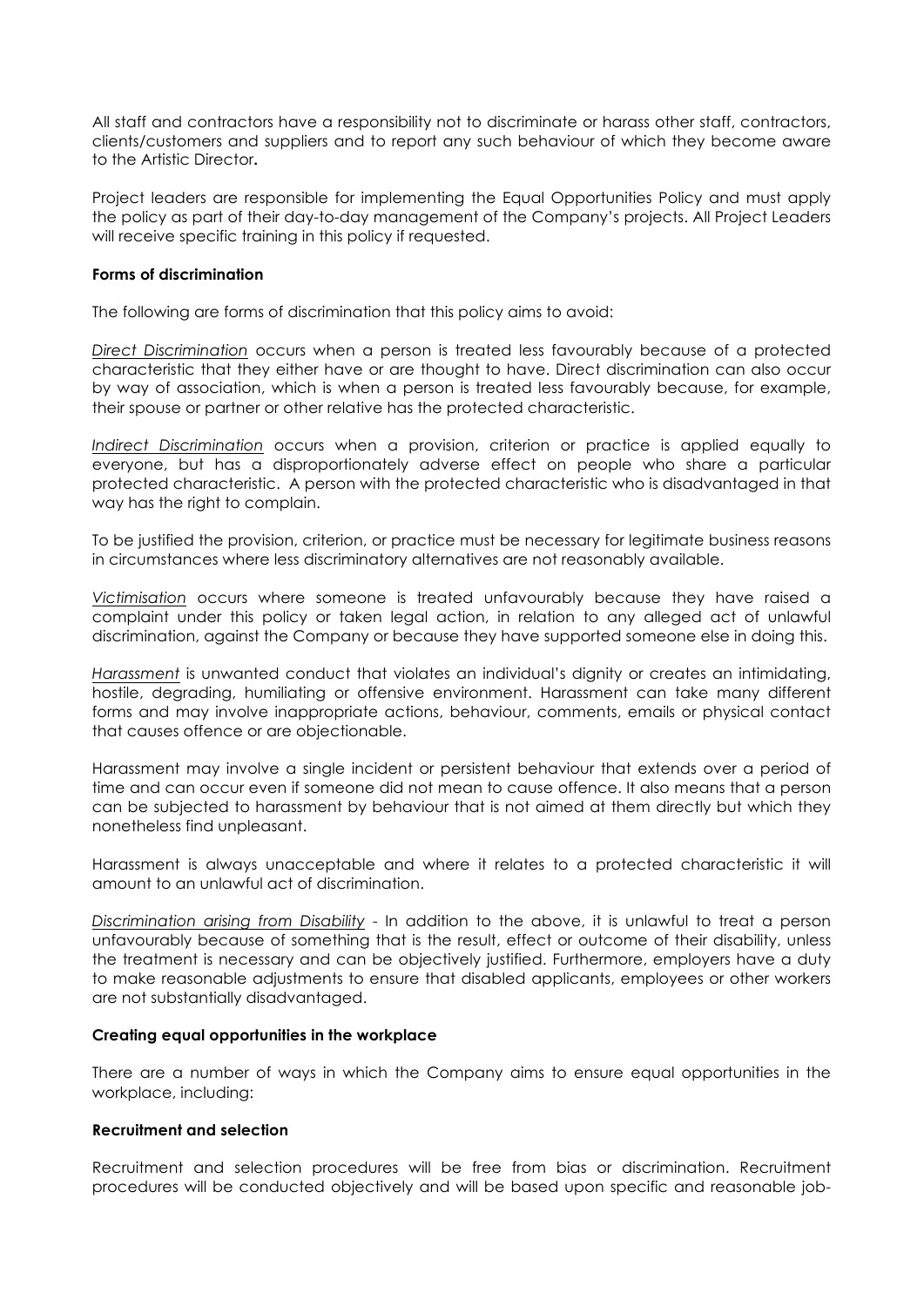related criteria. Decisions regarding an individual's suitability for a particular role will be based on aptitude and ability.

We will consider making appropriate reasonable adjustments to the recruitment process to ensure that disabled applicants are not substantially disadvantaged.

Wherever possible, vacancies will be advertised as being suitable for flexible working, to encourage applications from individuals seeking work on a part time or job share basis**.**

The Company will consider taking appropriate positive action to enable or encourage applications from persons with a protected characteristic that is under represented in the organisation.**]**

#### **Career development and training**

All staff will be given an appropriate induction to enable them to fulfil the responsibilities of their role.

All employees will be encouraged to develop their full potential and we will not unreasonably deny an employee or contractor access to training or other career development opportunities. These will be identified as part of an ongoing performance management process and will be determined objectively, taking into account the needs of the business and available resources.

Selection for promotion will be based on objective criteria and decisions will be made on the basis of merit.

#### **Terms and conditions**

Our terms and conditions of service will be applied fairly and benefits and facilities will be made available to all staff and contractors who should have access to them, as appropriate.

The Company operates a pay and benefits system that is transparent, based on objective criteria and free from bias to ensure that all employees are rewarded fairly for their contribution.

Terms and conditions of employment for part-time employees will be provided on a pro-rata basis to full-time employees**.** Similarly the terms and conditions for fixed term employees will be comparable with those given to permanent employees**,** except when different treatment can be objectively justified.

#### **Employment policies and practices**

The Company aims to ensure that employment or working policies and practices, including any rules or requirements, do not directly or indirectly discriminate and are applied in a nondiscriminatory manner. In particular we will ensure that all disciplinary decisions are fair and consistent and that selection for redundancy is based on objective criteria.

The Company will consider making appropriate reasonable adjustments to the working environment or any work arrangements that would alleviate any substantial disadvantage these cause disabled staff or contractors.

We will aim as far as reasonably practicable to accommodate the requirements of different religions and cultures and will consider requests from employees to vary or change their working hours to enable them to care for a dependant **i**n accordance with the Company's Flexible Working Policy.